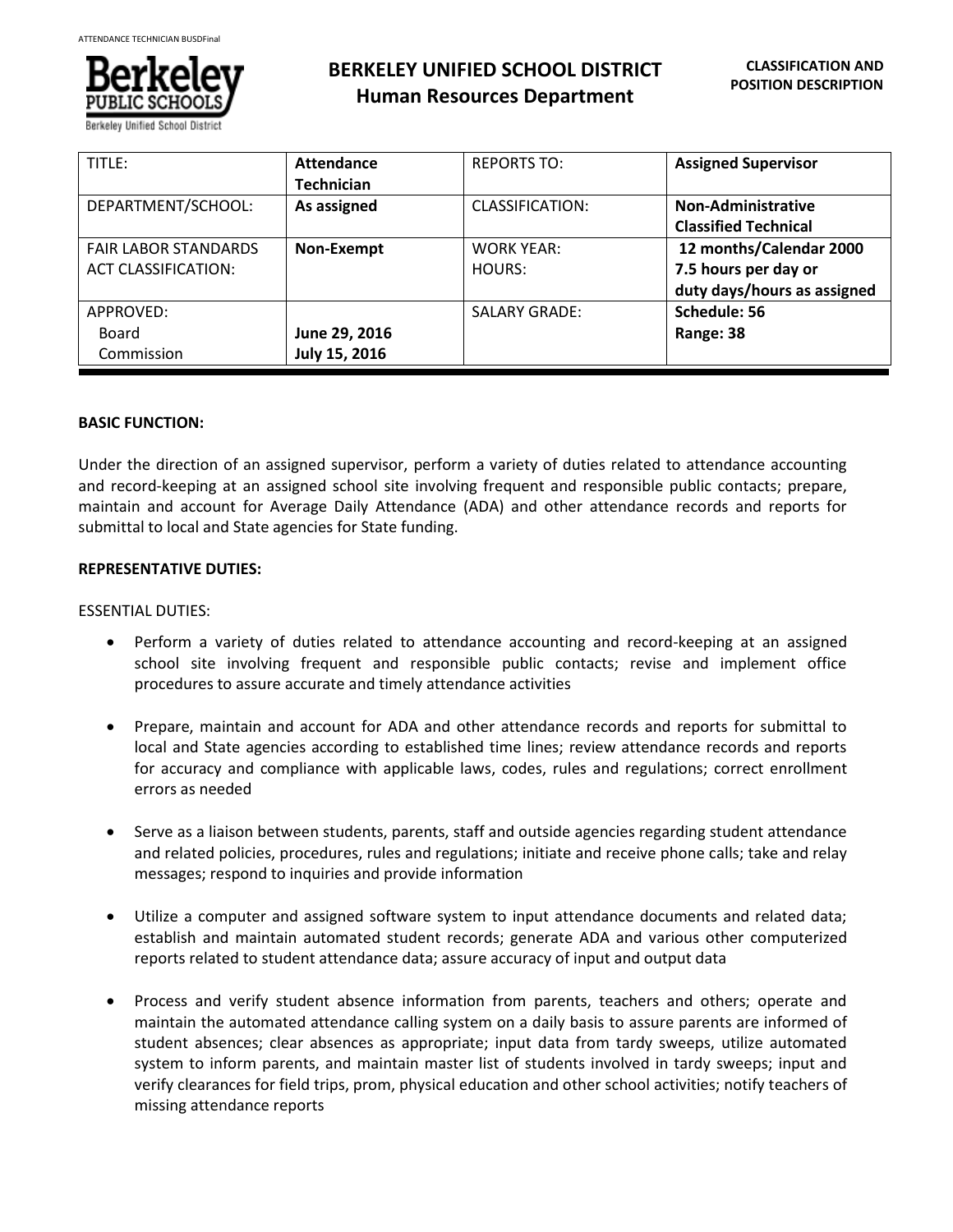- Assist students, staff and visitors in the attendance office; take and relay messages to and from parents and students; respond to e-mails; issue admittance forms to students who are late or returning after an absence; issue off-campus passes according to established guidelines
- Prepare and compile information into comprehensive SARB packet for use during SARB panel meetings; e-mail teachers, counselors and administrators for information regarding potential SARB students; print required District SARB information regarding the student
- Prepare reports of students qualifying to attend Saturday School; manage sign-in sheets of students requesting Saturday School; notify parents of selected students to assure availability and attendance; update student records who have completed Saturday School
- Operate a variety of office equipment including a calculator, copier, fax machine, computer and assigned software
- Refer student attendance issues to appropriate personnel according to established procedures; assist in identifying and resolving student attendance problems
- Perform a variety of clerical duties such as keyboarding and distributing correspondence, lists, bulletins and notices as assigned; prepare and receive signed truancy letters for parents/guardians; maintain and update the phone call list
- Attend student attendance-related meetings with appropriate personnel
- Perform other attendance-related activities including correcting enrollment errors; dis-enrolling students

OTHER DUTIES: Perform related duties as assigned

#### **KNOWLEDGE AND ABILITIES:**

KNOWLEDGE OF: Attendance policies, procedures, terminology and attendance accounting methods Applicable laws, codes, regulations policies and procedures Modern office practices, procedures and equipment Record-keeping and report preparation techniques Correct English usage, grammar, spelling, punctuation and vocabulary Oral and written communication skills Interpersonal skills using tact, patience and courtesy Data control procedures and data entry operations Telephone techniques and etiquette

Operation of a computer and assigned software

# ABILITY TO:

Perform a variety of duties related to attendance accounting and record-keeping at an assigned school site involving frequent and responsible public contacts

Prepare, maintain and account for ADA and other attendance records and reports for submittal to local and State agencies

Serve as a liaison between students, parents, staff and outside agencies regarding student attendance

Verify excused and unexcused absences

Interpret, apply and explain applicable laws, codes, rules and regulations